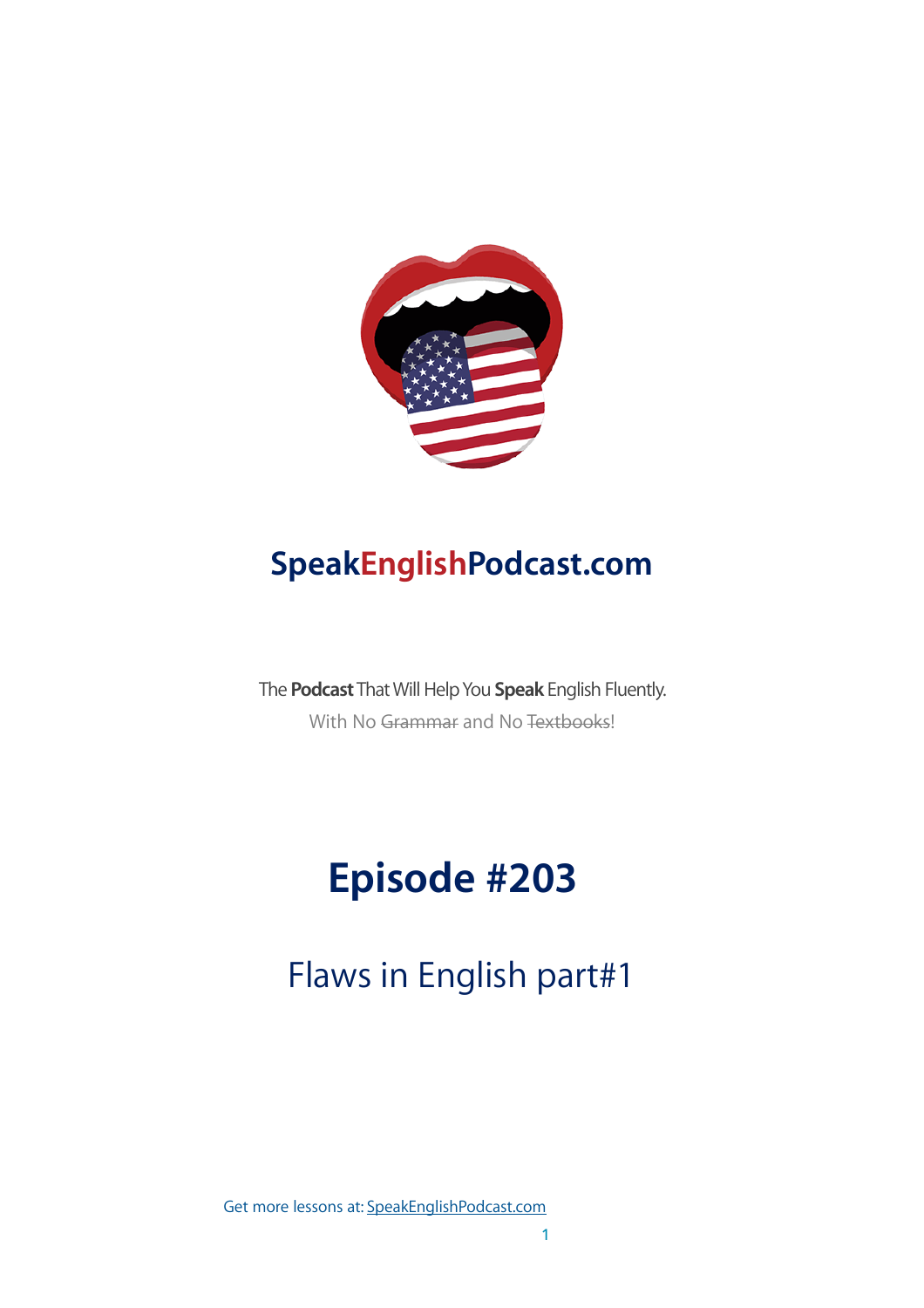Hi, everybody! I am Georgiana, your English teacher and founder of [SpeakEnglishPodcast.com](http://speakenglishpodcast.com/). My mission is to help you speak English fluently.

In this episode:

- You're going to learn vocabulary about **flaws**. That is **the negative characteristic** of people.
- In the second part, we will practice speaking with a fun mini-story of questions and answers.

Remember to get the transcript of this episode at [SpeakEnglishPodcast.com/podcast](http://SpeakEnglishPodcast.com/podcast)

Let's start!

In a couple of previous episodes, you learned vocabulary related to **virtues**. You know, those **good characteristics** of people. As you know, you and I are full of virtues, but today we're going to talk about **negative characteristics** that others have, not us, of course.

Although there are many flaws, I will focus on just a few. I have made a selection to discuss them below.

Let's go for the first one:

## **1. Stinginess**

A person who never wants to spend money is **stingy**, especially if they can afford it. I think it is convenient to distinguish between a saver and a **stingy** person. A saver person tries to manage his money well. On the other hand, a **stingy** person always tries to save every last cent. An example. Imagine a dialogue between a **stingy** person and a cab driver:

- How much is a ride to the airport?

- Thirty dollars.

- How much do you charge for the suitcase?

- There is no charge for the suitcase.

- Well, then take my suitcase to the airport. I'm walking.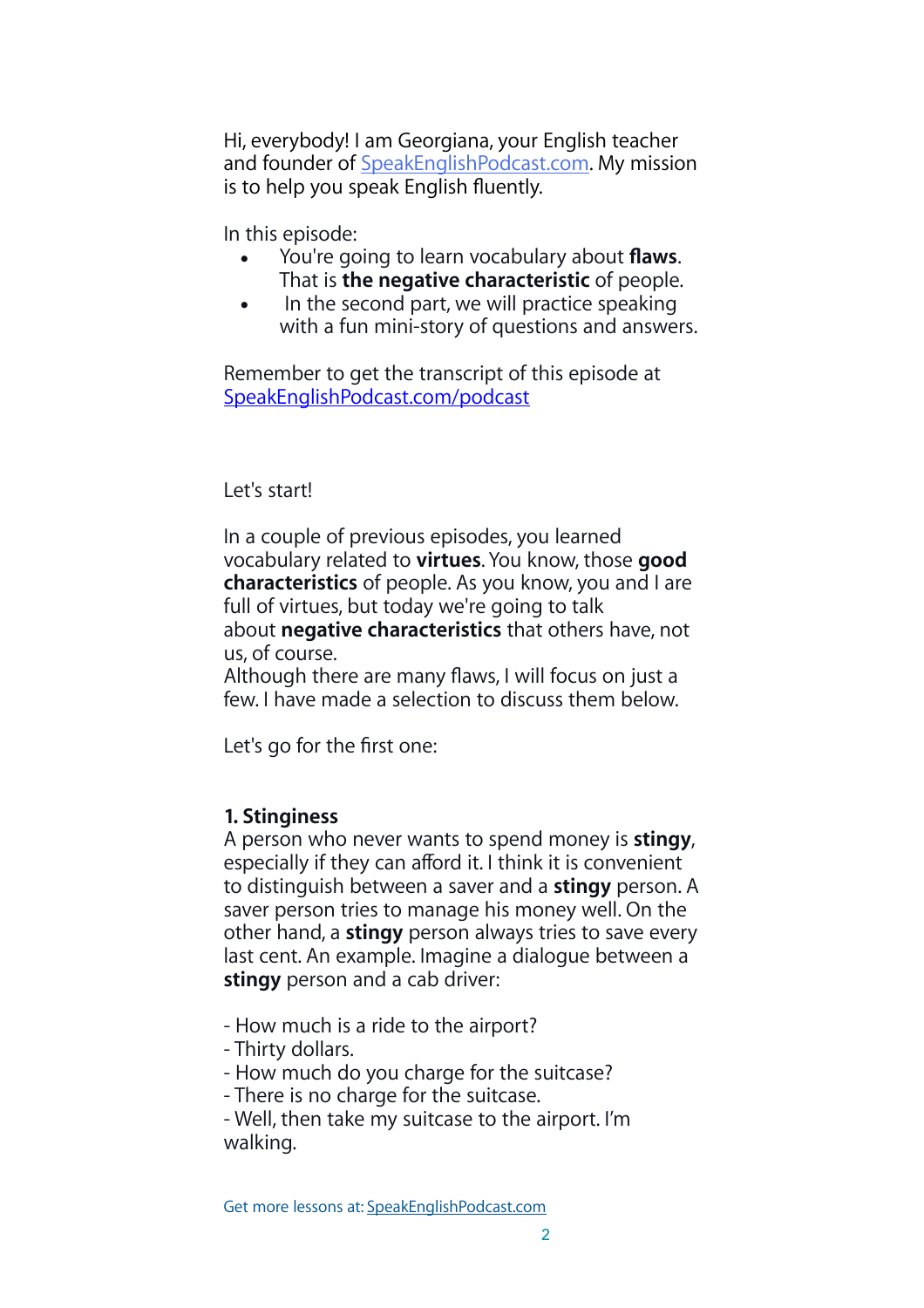## **2. Indifference**

It is very common in the world we live in. An indifferent person has the attitude of not showing empathy or interest in something or someone. Sometimes it is a defense mechanism to avoid being emotionally involved in some circumstances. One can be indifferent about many things: politics, social problems, friendships, family, etc.

## **Example:**

- Hey, what's the difference between ignorance and indifference?

- I don't know, and I don't care.

Wow, that's really showing indifference... And ignorance.

Let's look at the next one:

## **3. Intransigence**

We can say that someone who is **intransigent** is rigid in their positions and who is not willing to make concessions or give in to compromises under any circumstances.

### **An example:**

- Paul is a good teacher, but he is very **intransigent**. A student asked for more time to turn in his work because he had a health problem. However, Paul told the student that he would not make any exceptions.

### **4. Gossip**

It means to speak indiscreetly or maliciously about someone.

## **Example:**

-Did you know that Alice just got divorced and already has a boyfriend?

- Lucy, stop gossiping and get back to work.

Ok. Now it's time for you to practice your speech with a mini-story.

By the way, if you want to know how to **speak English** using the right techniques, visit SpeakEnglishPodcast.com and [subscribe](https://fluencythroughstories.lpages.co/method/) to my mailing list. I will send you my **5-day video course** so

Get more lessons at: [SpeakEnglishPodcast.com](https://www.speakenglishpod.com/)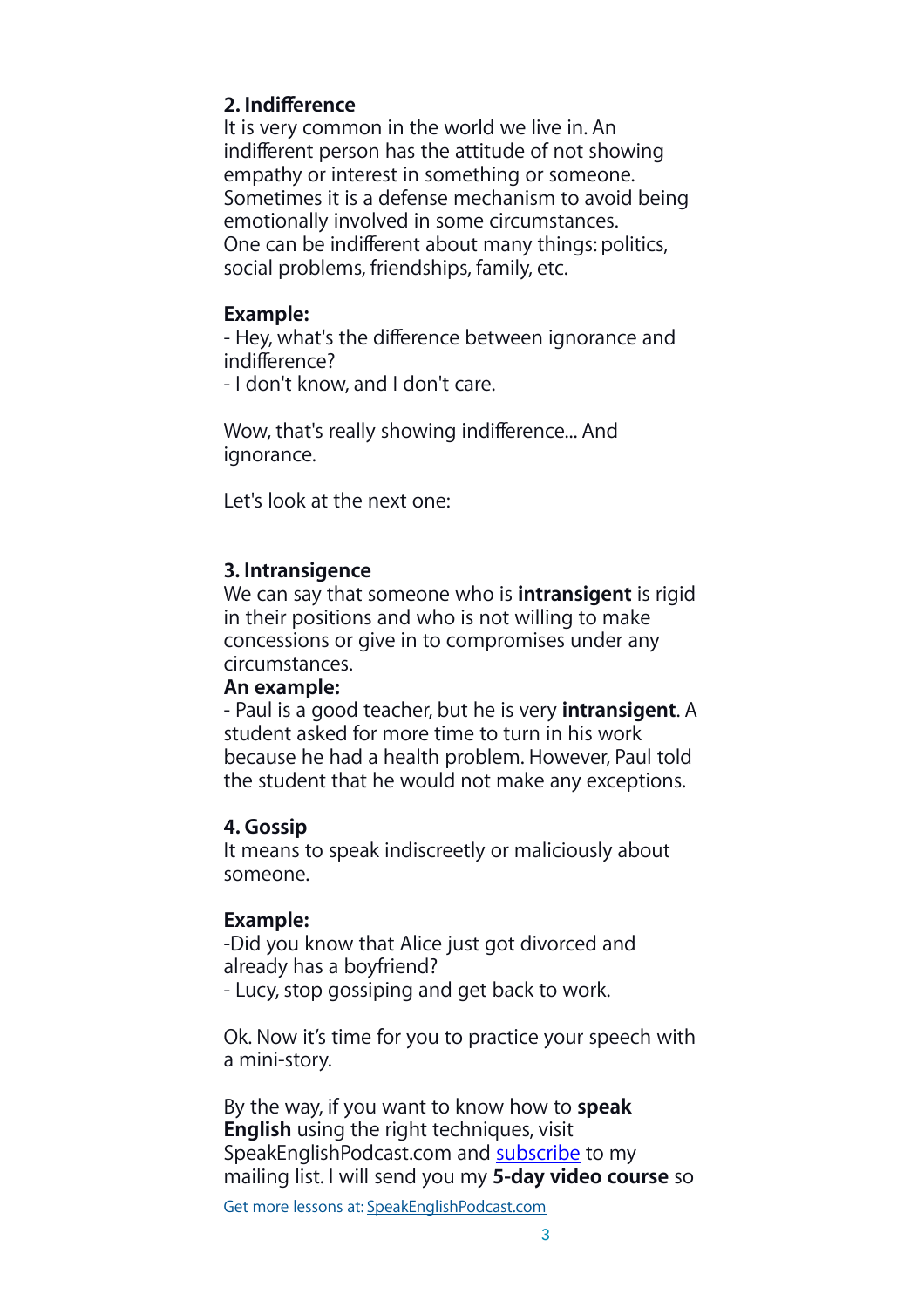you can **learn how speak English fluently.** And it's completely free.

**[GET MY FREE 5-DAY VIDEO COURSE:](https://fluencythroughstories.lpages.co/method/)**



# **Mini-Story**

## **(Practice your speaking)**

*What's a mini-story?*

*A mini-story is very simple. I give you information using phrases, and then I ask you questions.*

*After each question, there will be some seconds of silence: it's your turn to answer the question!*

*Just try to give an easy and short answer. Not a complex one.*

*After your answer, I'll give you the correct answer.*

*And just like that, I'll tell a story with questions and answers.*

Are you ready?

**Bill was one of the stingiest people in the world.**

**Was Bill a stingy person or a wasteful person?** Stingy. Bill was a stingy person.

Get more lessons at: [SpeakEnglishPodcast.com](https://www.speakenglishpod.com/)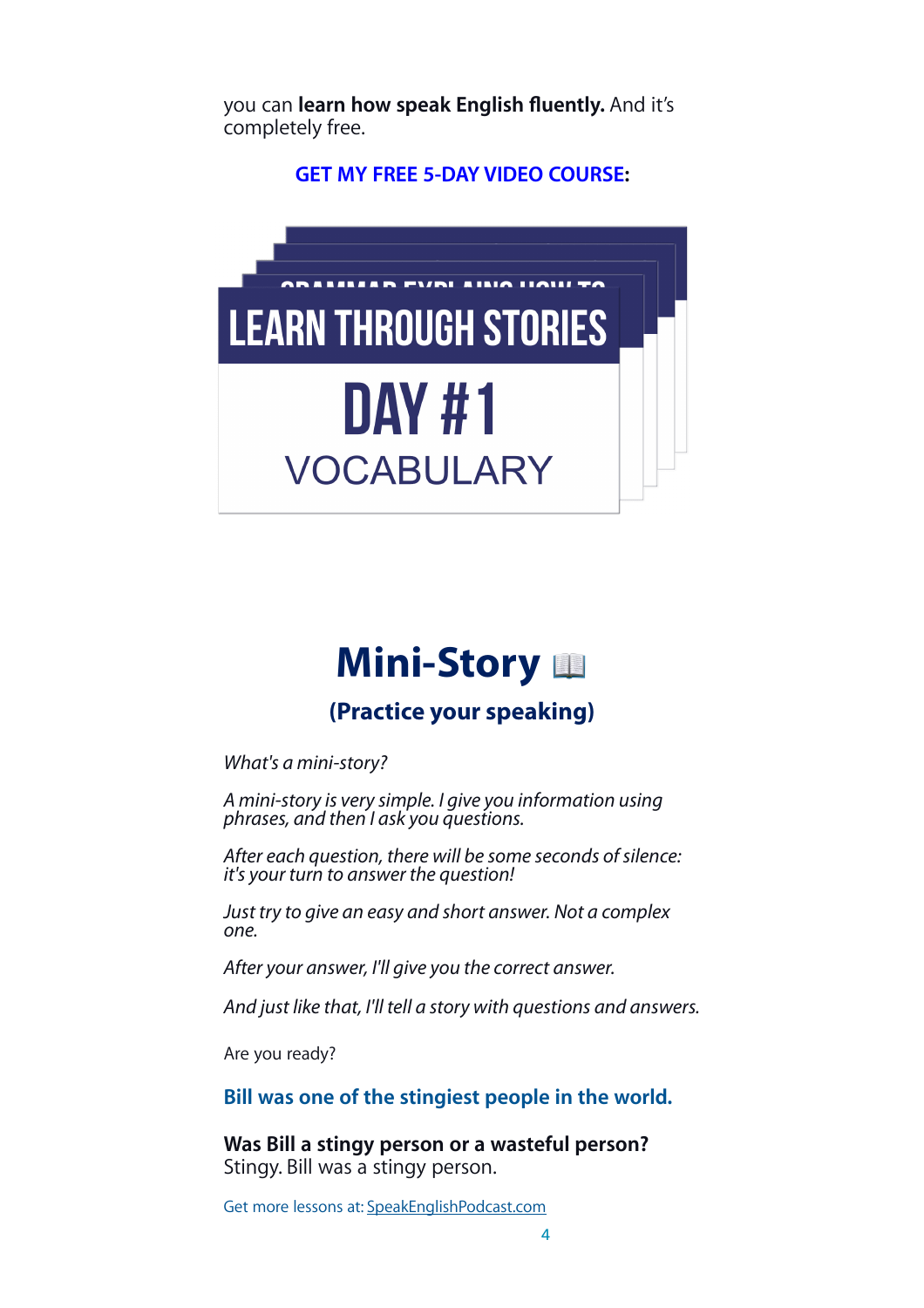#### **How was Bill?**

Stingy. He was cheap. He was a stingy person. Bill was one of the stingiest people in the world.

#### **One cold winter day, Bill went to a lake to fish.**

#### **Was the winter day warm, mild, or cold?**

Cold. The winter day was cold. **Where did Bill go?** To a lake. He went to a lake. **Why did Bill go to a lake?** To fish. He went to a lake to fish.

#### **Bill dropped a coin from his pocket into the water.**

#### **Did Bill drop his wallet from his pocket?**

No, Bill didn't drop his wallet from his pocket. He dropped a coin from his pocket. **Did a coin fall out of his pocket or his backpack?**

Out of his pocket. Bill dropped a coin out of his pocket, not his backpack.

#### **Where did the coin fall?**

Into the water. The coin fell into the water.

#### **Bill said to himself, "I'm not going to jump into cold water for one coin."**

#### **Did Bill say something to himself, or did he say it to someone else?**

To himself. He said something to himself. He said it to himself.

#### **Did he say he was going to jump into the water?** No, he didn't say that. He said, "I'm not going to jump

into the cold water for a single coin."

#### **Where did Bill say he wasn't going to jump?**

Into the water. Bill said he wasn't going to jump into the water.

#### **Bill pulled another coin out of his pocket and threw it into the water.**

#### **Did Bill take a second coin out of his pocket?**

Yes, he took a coin out of his pocket. He took a second one out of his pocket. **Did he throw it into the water?** Yes, he threw it into the water.

#### **Where did he get the coin?**

Get more lessons at: [SpeakEnglishPodcast.com](https://www.speakenglishpod.com/)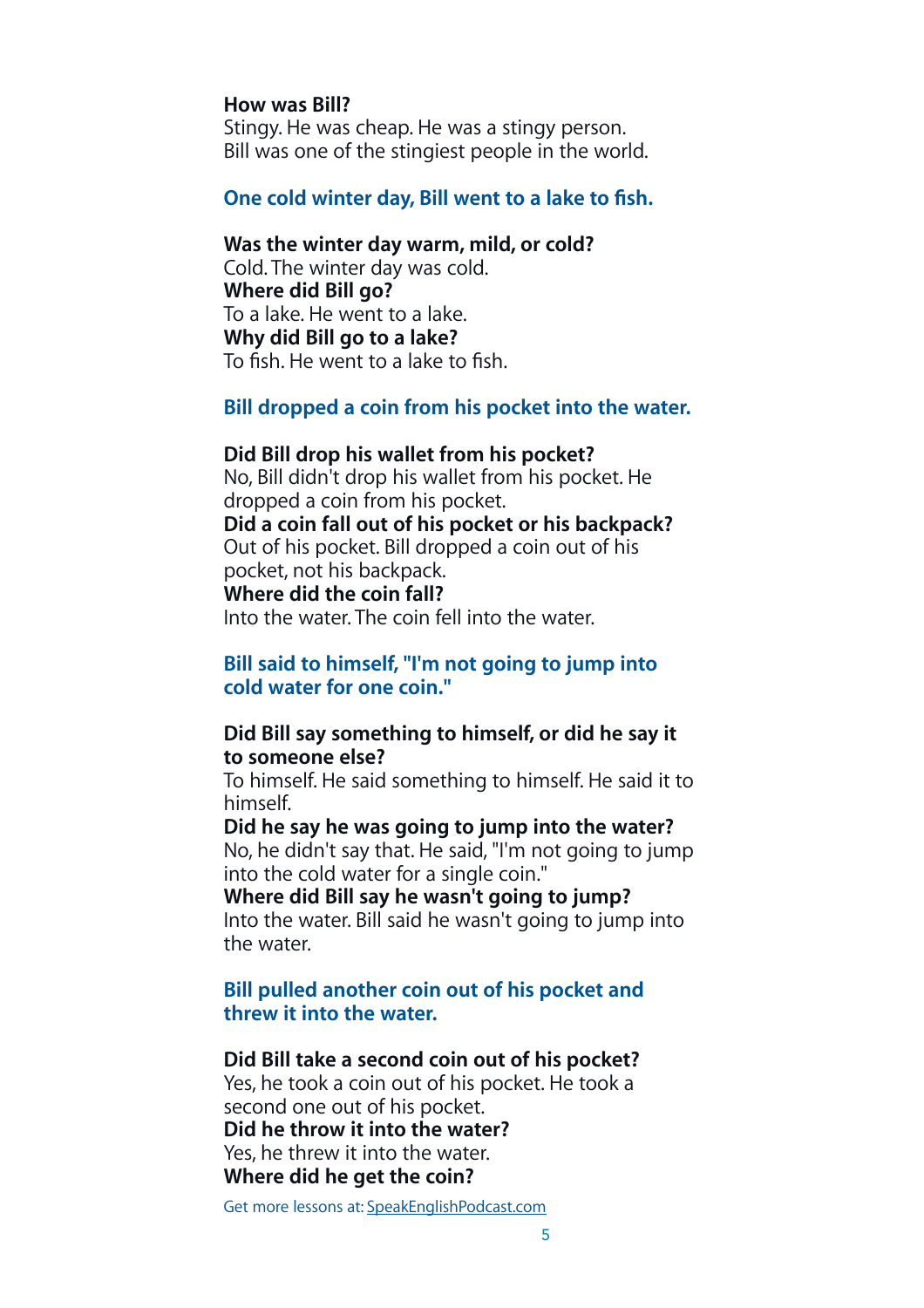## From his pocket. He took it out of his pocket. **What did he do with the coin?**

He threw it into the water. Bill threw the coin into the water.

**Bill said to himself, "Now, for two coins, I'm going to jump into the water to get them back."**

#### **Was Bill going to jump into the water?**

Yes, Bill said, "Yes, I'm going to jump into the water." Bill was going to jump for two coins. **For how many coins was he going to jump?** Two. Bill felt that one coin wasn't worth getting wet in the cold lake water. But for two coins, it was worth it.

Well! That's the end of this short mini-story. I wouldn't jump into the cold water in winter for one coin or two coins. I'm not crazy! But for three coins... I might think about it.

Perfect! It's the end of this mini-story. And as you can see, through questions and answers, you can practice and improve your speech just like in a **real conversation.**

It is one of the techniques that I use in my **[premium](http://SpeakEnglishPodcast.com/courses)  [courses.](http://SpeakEnglishPodcast.com/courses)**

I recommend you to you take a look at: [SpeakEnglishPodcast.com/courses](http://SpeakEnglishPodcast.com/courses)

Ok! We have reached the end of this episode.

Remember to listen to it several times. It will help you with your English.

Do you know how you can help me? You can share the podcast with your friends and family. Tell them to go to **[SpeakEnglishPodcast.com](http://speakenglishpodcast.com/)** and get my free mini-course. That would mean a lot to me. Thanks.

See you soon! Bye! Bye! Get more lessons at: [SpeakEnglishPodcast.com](https://www.speakenglishpod.com/)